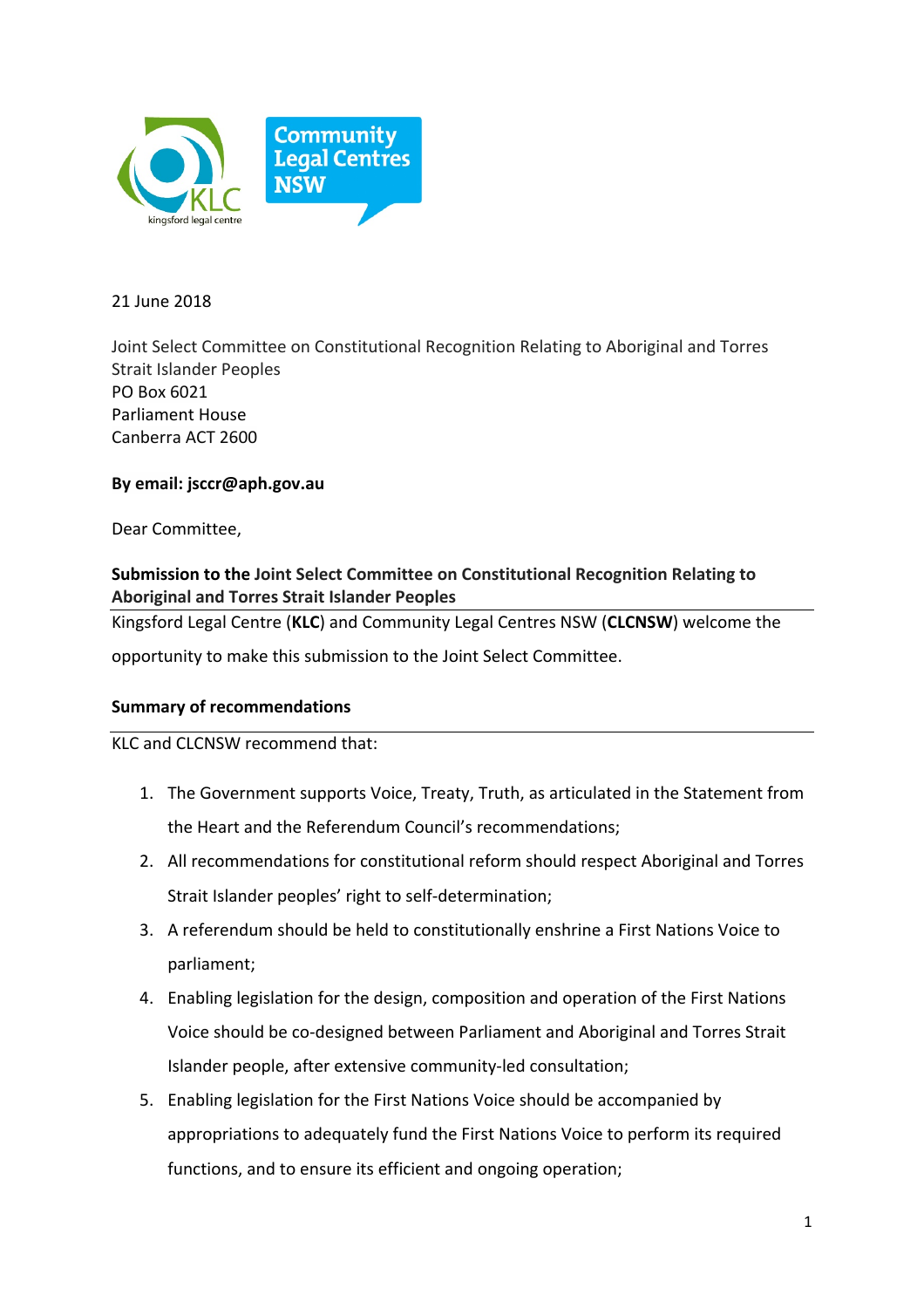- 6. A Treaty Commission should be established to supervise the agreement-making process between government and First Nation parties and to facilitate truth-telling processes; and
- 7. Legislation to establish a Treaty Commission should be developed in extensive consultation and co-design with Aboriginal and Torres Strait Islander people and organisations. Such legislation should be accompanied by appropriations to adequately fund a Treaty Commission to perform the functions of supervising agreement-making between government and First Nation parties and facilitating truth-telling processes.

#### **About KLC and CLCNSW**

### Kingsford Legal Centre

KLC is a community legal centre which has been providing legal advice and advocacy to people in need of legal assistance in the Randwick and Botany Local Government areas since 1981. KLC provides general advice on a wide range of legal issues, including discrimination and other human rights issues.

KLC has a specialist discrimination law service (NSW wide), a specialist employment law service, and an Aboriginal Access Program. In addition to this work, KLC also undertakes law reform and policy work in areas where the operation and effectiveness of the law could be improved. 

#### Community Legal Centres NSW

Community Legal Centres NSW (CLCNSW) is the peak representative body, covering over 40 community legal centres (CLCs) across NSW. Our team aims to provide access to legal services to people across NSW, and ensure justice for the public, through supporting, representing and advocating for our members, and the legal assistance sector more broadly.

Community legal centres are a group of independent non-government organisations which provide free legal services to individuals and communities. All CLCs are here to help at times when help is needed most, especially people whom are facing economic disadvantage, hardship, and adversity.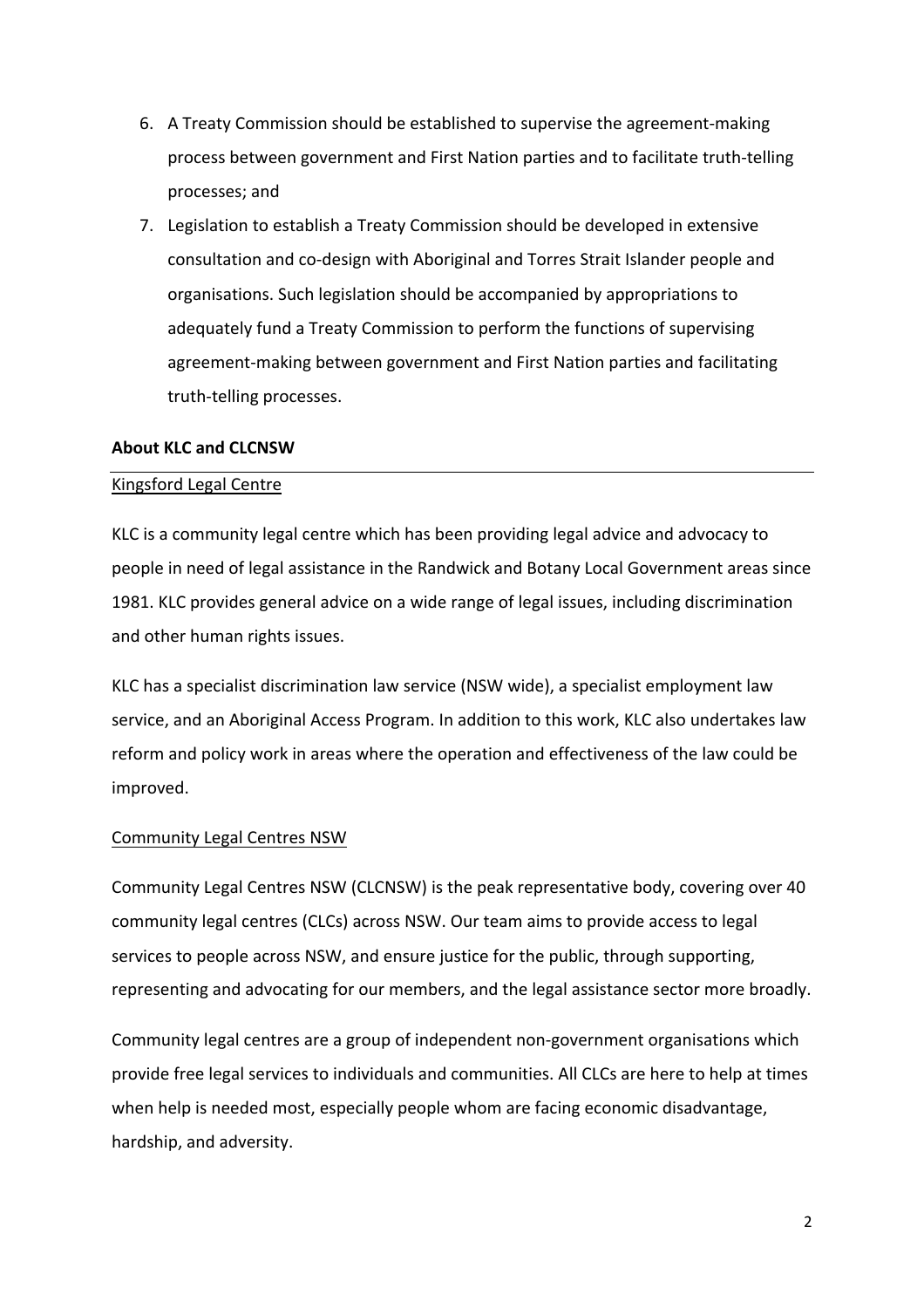CLCNSW represents the views of CLCs to the government and broader community. CLCNSW also advocates on key law reform and policy issues, and supports CLCs to improve the efficiency and quality of services they deliver to the community.

### **Self-determination under international human rights law**

The right to self-determination is enshrined in Article 1 of the International Covenant on Civil and Political Rights and the International Covenant on Economic, Social and Cultural Rights, to which Australia is a party.<sup>1</sup> Under these treaties, the right to self-determination is defined as the right to freely determine one's political status and freely pursue economic, social and cultural development. Under the right to self-determination, Aboriginal and Torres Strait Islander people have the right to have a voice in the development and implementation of laws and policies that affect them.

The UN Declaration on the Rights of Indigenous Peoples (**UNDRIP**) provides further guidance on the right to self-determination. For example, Article 18 of UNDRIP provides:

"Indigenous peoples have the right to participate in decision-making in matters which would affect their rights, through representatives chosen by themselves in accordance with their own procedures, as well as to maintain and develop their own indigenous decision-making institutions".<sup>2</sup>

Article 19 of UNDRIP provides:

 

"States shall consult and cooperate in good faith with the indigenous peoples concerned through their own representative institutions in order to obtain their free,

<sup>&</sup>lt;sup>1</sup> International Covenant on Civil and Political Rights, opened for signature 16 December 1966, 999 UNTS 171 (entered into force 23 March 1976) art 1; *International Covenant on Economic, Social and Cultural Rights*, opened for signature 16 December 1966, 993 UNTS 3 (entered into force 3 January 1976) art 1.

<sup>&</sup>lt;sup>2</sup> UN General Assembly, *United Nations Declaration on the Rights of Indigenous Peoples, resolution adopted by* the General Assembly (2 October 2007), A/RES/61/295 <

http://www.un.org/esa/socdev/unpfii/documents/DRIPS\_en.pdf> ('UNDRIP'), art 18.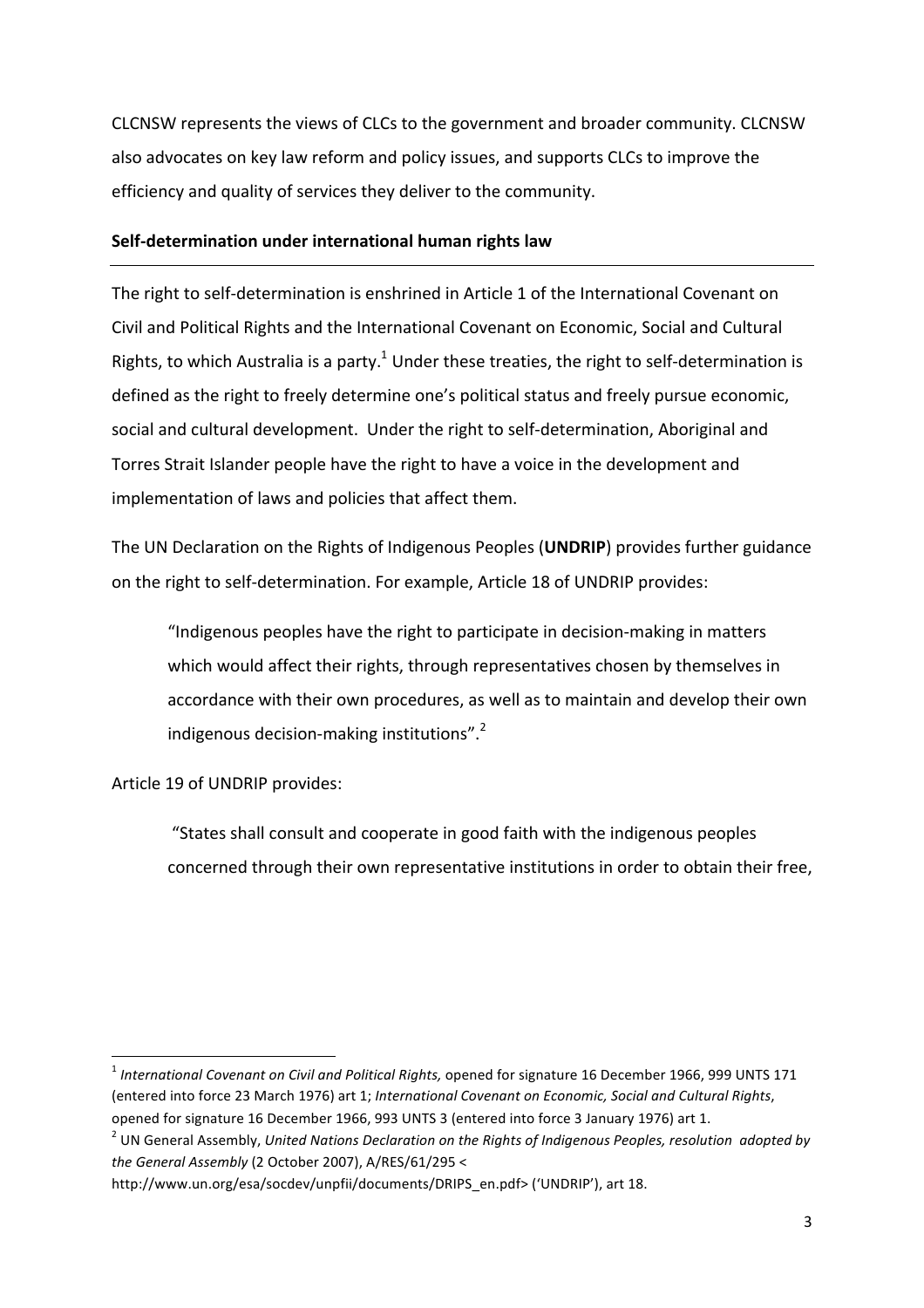prior and informed consent before adopting and implementing legislative or administrative measures that may affect them".<sup>3</sup>

The right to self-determination is very important for to Aboriginal and Torres Strait Islander people, to enable individuals to overcome the established and ongoing impacts, disadvantages, and issues that stem from colonisation. Any constitutional reform needs to respect the right to self-determination. The aspirations of Aboriginal and Torres Strait Islander people as outlined in the Statement from the Heart should be encouraged as well as supported by government. Constitutionally enshrining a First Nations Voice to parliament would represent a significant and overdue recognition of Aboriginal and Torres Strait Islander people's right to self-determination.

# **Recommendations**

KLC and CLCNSW recommend that:

- The Government supports Voice, Treaty, Truth, as articulated in the Statement from the Heart and the Referendum Council's recommendations; and
- Any recommendations for constitutional reform should respect Aboriginal and Torres Strait Islander peoples' right to self-determination.

# **The Statement from the Heart**

KLC and CLCNSW strongly support the Statement from the Heart.<sup>4</sup> The Statement from the Heart was the product of an extensive, community-led consultation process with Aboriginal and Torres Strait Islander people across Australia. The First Nations Regional Dialogues held in 2016-17 in twelve locations around Australia were a deliberative process designed and led by Aboriginal and Torres Strait Islander people. At the national convention in Uluru in May 2017, delegates from the regional dialogues released the Statement from the Heart.

The Statement declares that:

 

 $3$  UNDRIP, art 19.

 $4$  Statement from the Heart, First Nations National Constitutional Convention (26 May 2017) <https://www.referendumcouncil.org.au/sites/default/files/2017- 05/Uluru Statement From The Heart.PDF>.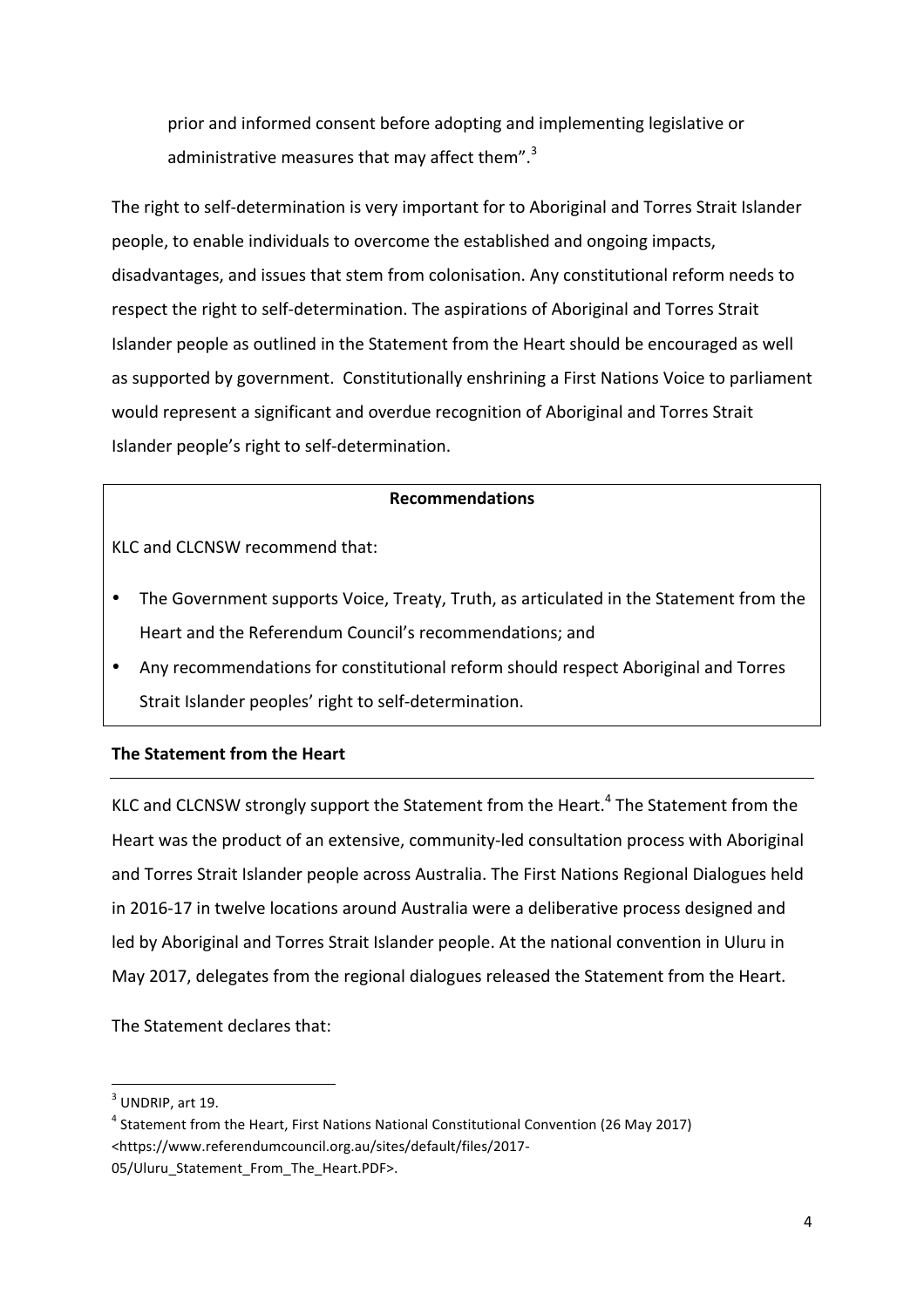- Aboriginal and Torres Strait Islander peoples were at all times and remain sovereign;
- calls for recognition of Aboriginal and Torres Strait Islander peoples in a constitutionally-enshrined voice to parliament; and
- seeks the establishment of a Truth and Justice Commission, separate to the Referendum process, to supervise agreement-making between governments and First Nations and to facilitate a truth-telling process.

We note that the Referendum Council, an apolitical, government-appointed body tasked with advising the Prime Minister and the Leader of the Opposition on progress and next steps towards a successful referendum to recognise Aboriginal and Torres Strait Islander peoples in the Constitution, has recommended that the Australian Government hold a referendum to establish a First Nations Voice to parliament.<sup>5</sup>

The Statement from the Heart is a powerful document that sets out Aboriginal and Torres Strait Islander peoples' solutions for constitutional reform. Both the regional dialogues and Statement from the Heart demonstrate Aboriginal and Torres Strait Islander people seek substantive, rather than symbolic recognition in the Constitution. Substantive recognition in the form of a First Nations Voice to parliament will facilitate structural reform through empowering Aboriginal and Torres Strait Islander people and communities to express their views on government decision-making processes that affect them and their communities. KLC and CLCNSW encourage and support Aboriginal and Torres Strait Islander communityled and designed solutions.

KLC and CLCNSW submit that the First Nations Voice should be constitutionally enshrined, as recommended in the Statement from the Heart and by the Referendum Council. We believe that constitutional enshrinement is necessary to ensure the independence and security of the First Nations Voice. We note that a statutory advisory body would be vulnerable to being abolished through repealing legislation and that this has been the experience of previous statutory advisory bodies such as the Aboriginal and Torres Strait Islander Commission (ATSIC).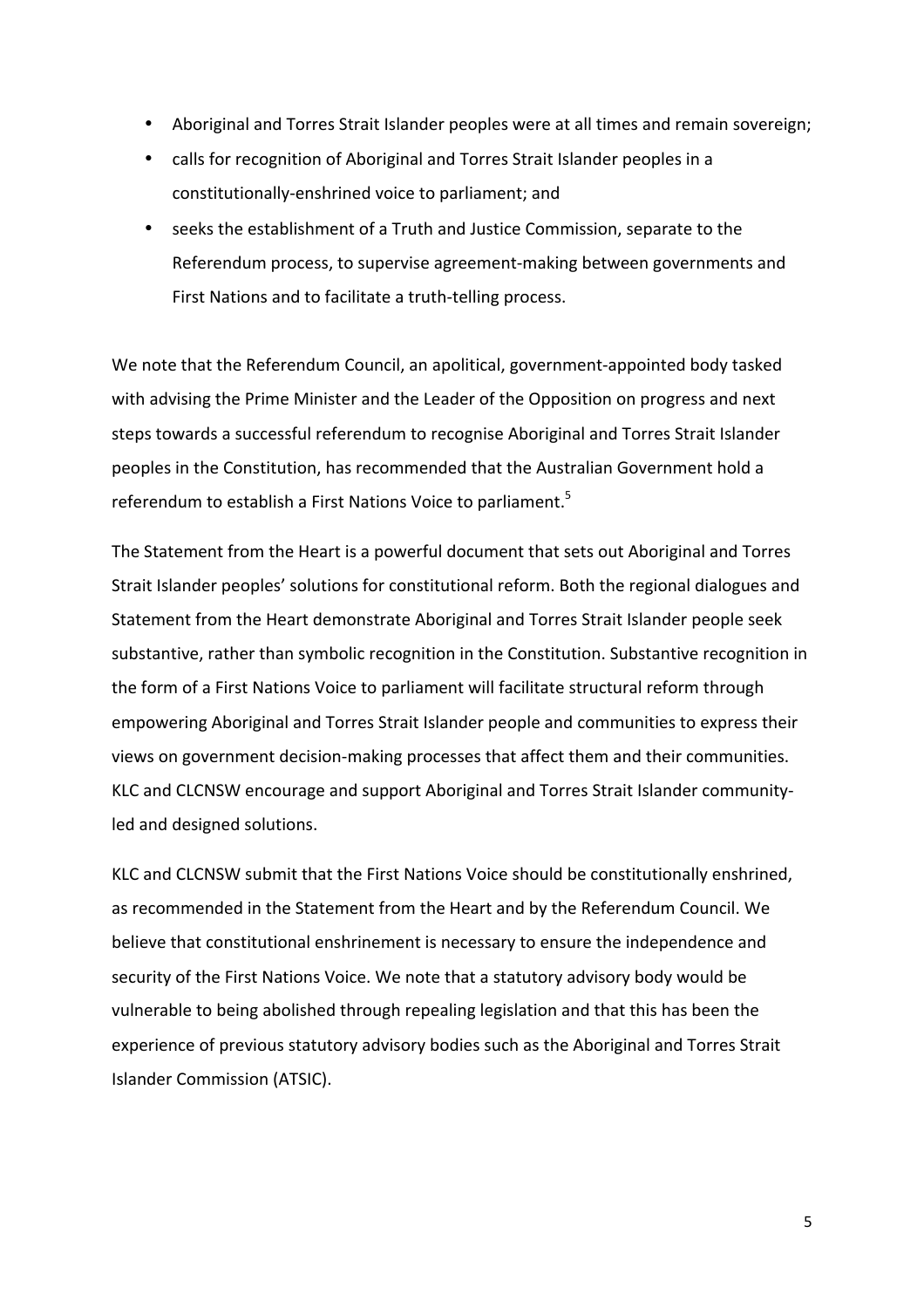It is extremely disappointing that the Federal Government dismissed the Statement from the Heart and the Referendum Council's recommendations. We note that the Government's stated reasons for rejecting the First Nations Voice include:

- The First Nations Voice would not win acceptance at a referendum;
- That the First Nations Voice would be seen as a 'third chamber of Parliament'; and
- That the Referendum Council provided no guidance on how the First Nations Voice would be elected or how the diversity of Indigenous people would be fairly represented.<sup>6</sup>

The Government's rejection of the Statement from the Heart and Referendum Council's recommendations fails to respect the expertise of Aboriginal and Torres Strait Islander people and the support of Australians for the First Nations Voice. The Government's rejection of the Statement from the Heart also fails to respect Aboriginal and Torres Strait Islander people's right to self-determination.

### There is strong support in the Australian community for a First Nations Voice

We note that a poll in October 2017 found that 60.7% of Australians broadly supported a proposal to "change the constitution to set up a representative Indigenous body to advise the parliament on laws and policies affecting Indigenous people".<sup>7</sup> This polling indicates that the First Nations Voice has strong support within the community that could be built on for a successful outcome at a referendum. The government's lack of an evidence-based approach in this area was demonstrated by the Minister for Indigenous Affairs, Nigel Scullion, stating that the government did not have any evidence to support their view that the First Nations

 

<sup>&</sup>lt;sup>5</sup> Referendum Council, *Final Report of the Referendum Council* (30 June 2017) < https://www.referendumcouncil.org.au/final-report>.

<sup>&</sup>lt;sup>6</sup> Joint Media Statement, *Response to Referendum Council's Report on Constitutional Recognition* (26 October 2017) <https://www.pm.gov.au/media/response-referendum-council%E2%80%99s-report-constitutionalrecognition><br> $\frac{7}{100}$  UNSW Gilbert and Tobin Centre of Public Law and Griffith University Centre for Governance and Public Policy,

Australian Constitutional Values Survey 2017 (October 2017) < https://app.secure.griffith.edu.au/news/wpcontent/uploads/2017/10/Griffith-University-UNSW-Australian-Constitutional-Values-Survey-Sept-2017- Results-2.pdf>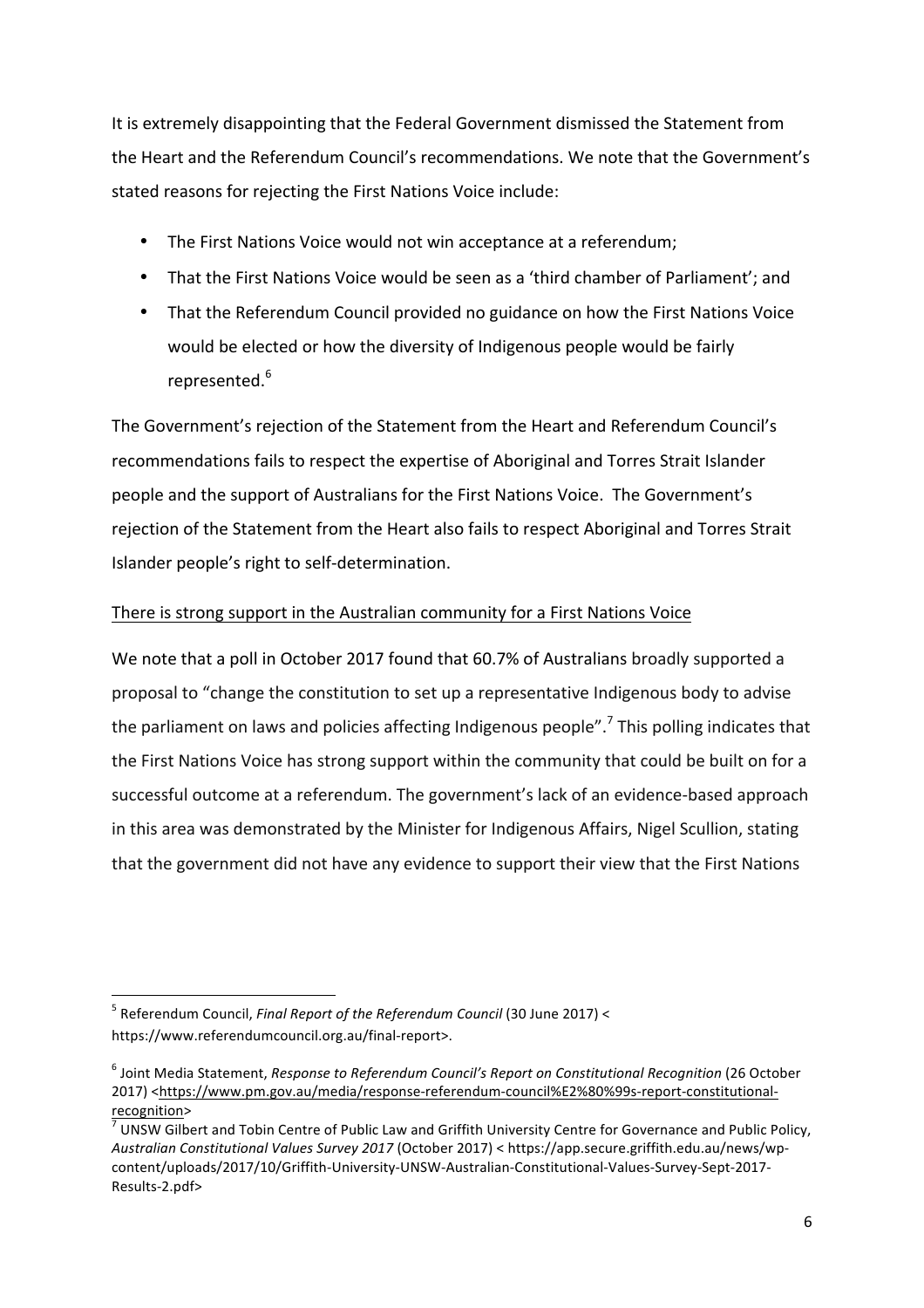Voice would not win acceptance at a referendum, but that it was the government's judgment that "if this notion of a voice was put to a referendum, it would certainly fail".<sup>8</sup>

### The First Nations Voice is not a 'Third Chamber of Parliament'

The Government has mischaracterised the First Nations Voice as a 'Third Chamber of Parliament'. We submit that the First Nations Voice is clearly not a third chamber of parliament – a First Nations Voice would act as an advisory body to Parliament on legislation and policy that affects Aboriginal and Torres Strait Islander people. The First Nations Voice would not have the power to introduce bills, vote on bills or veto bills - the powers that a chamber of parliament traditionally holds. Additionally, the Australian government frequently relies on advisory bodies for guidance on policy and legislative development, including the Australian Law Reform Commission, the Australian Human Rights Commission and the Productivity Commission. We note that these bodies have not been mischaracterised as third chambers of parliament.

### The operation and composition of the First Nations Voice

 

The Statement from the Heart and the Referendum Council's recommendation appropriately left the design, composition and operation of the First Nations Voice open for Parliament to determine. Criticism of the lack of guidance provided on this is misconceived. The history of referendums in Australia indicates that referendums posing questions with too much detail are likely to fail. It is appropriate that if the First Nations Voice receives support at referendum as a first step, then the detail of the design, composition and operation of a First Nations Voice be dealt with through enabling legislation. KLC and CLCNSW emphasise that this enabling legislation should be the product of extensive community-led consultation, and co-design between Parliament and Aboriginal and Torres Strait Islander people and organisations. Such legislation should be accompanied by appropriations to adequately fund the First Nations Voice to perform its functions and to ensure its efficient and ongoing operation.

 $8$  Calla Walquist, 'Most Australians support Indigenous voice to parliament plan that Turnbull rejected', The Guardian (30 October 2017) < https://www.theguardian.com/australia-news/2017/oct/30/most-australianssupport-indigenous-voice-to-parliament-plan-that-turnbull-rejected>.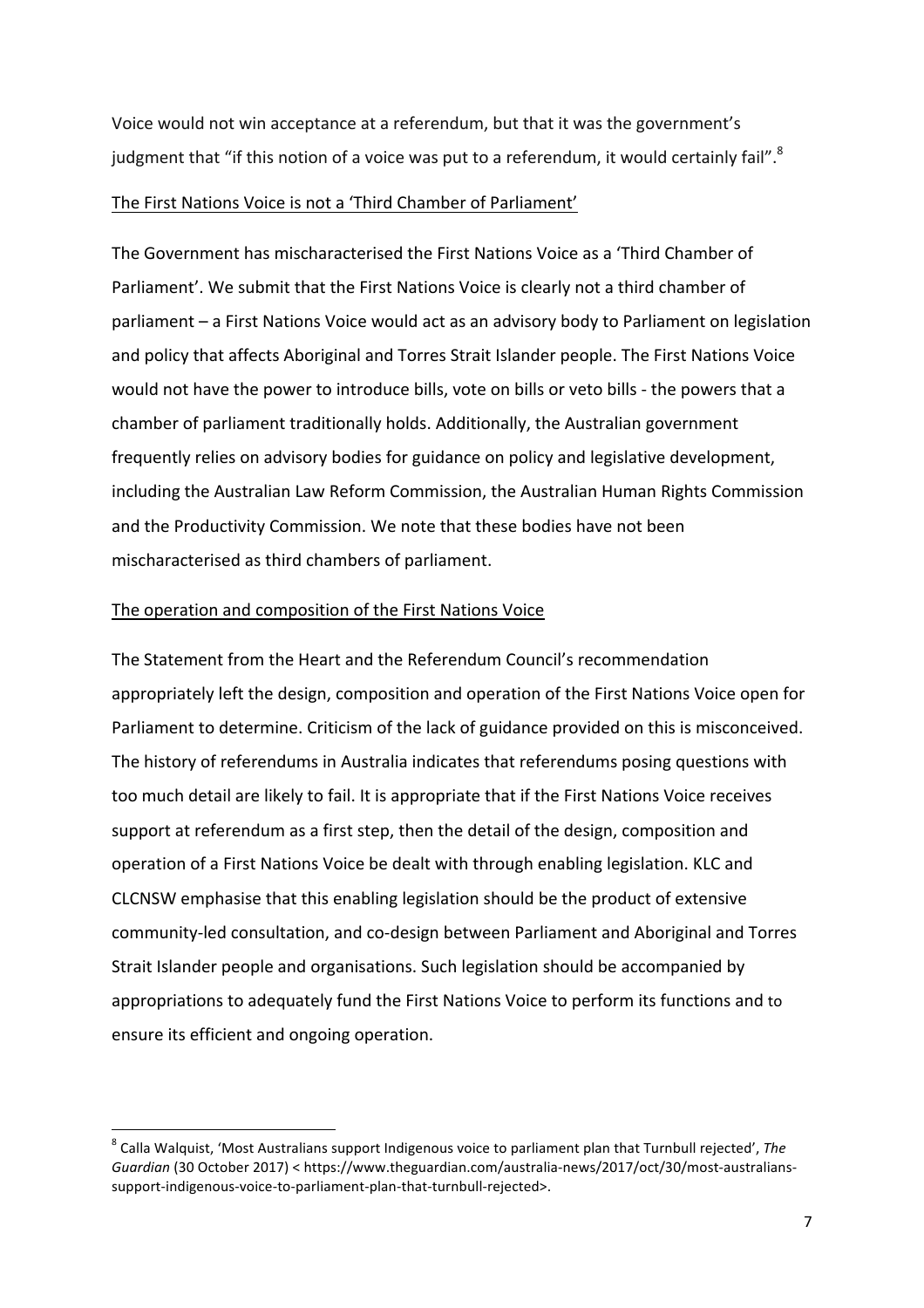### **Recommendations**

KLC and CLCNSW recommend that:

- A referendum should be held to constitutionally enshrine a First Nations Voice to parliament;
- Enabling legislation for the design, composition and operation of the First Nations Voice should be co-designed between Parliament and Aboriginal and Torres Strait Islander people, after extensive community-led consultation; and
- Enabling legislation for the First Nations Voice should be accompanied by appropriations to adequately fund the First Nations Voice to perform its functions, and to ensure its efficient and ongoing operation.

### **A Treaty Commission**

KLC and CLCNSW support the establishment of a Treaty Commission to supervise agreement-making between governments and First Nations and to facilitate a truth-telling process, as outlined in the Statement from the Heart.

Article 37 of UNDRIP provides:

"Indigenous peoples have the right to the recognition, observance and enforcement of treaties, agreements and other constructive arrangements concluded with States or their successors and to have States honour and respect such treaties, agreements and other constructive arrangements." <sup>9</sup>

KLC and CLCNSW support agreement-making between First Nations and governments, supervised by a Treaty Commission as provided by the Statement from the Heart. Unlike other similar states including New Zealand, Canada and the United States, which have all formed treaties with their Indigenous Peoples, Australia continues to remain far behind in this area. We note developments in treaty-making are occurring in Western Australia, Victoria, South Australia and the Northern Territory, where state and territory governments

 

 $<sup>9</sup>$  UNDRIP, Art 37.</sup>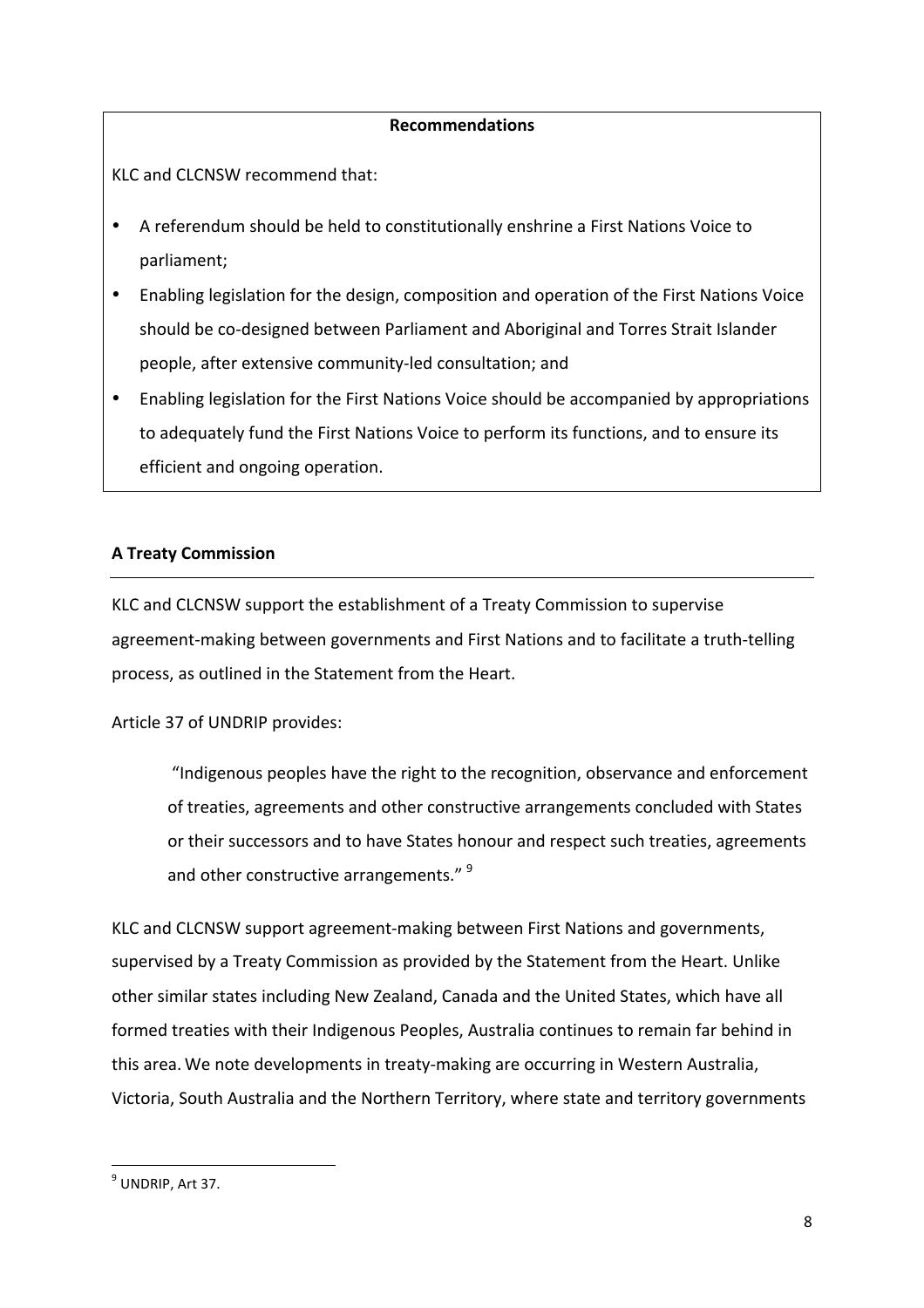have begun treaty discussions with Aboriginal and Torres Strait Islander nations. <sup>10</sup> However, we emphasise the importance of agreement-making being supervised by a Commission as outlined in the Statement from the Heart.

KLC and CLCNSW support a truth-telling process facilitated by a Treaty Commission as provided by the Statement from the Heart. Truth-telling will provide an opportunity for Aboriginal and Torres Strait Islander voices to not only speak, but to speak and be heard. This is an important measure given that Aboriginal and Torres Strait Islander people will speak on issues that may still affect or be affecting them, both directly and indirectly. Generations of trauma which is quite often passed down, stems from colonisation, dispossession, genocide, the Stolen Generations, Stolen Wages, over-incarceration, removal of children to out-of-home care, prevalent discrimination and other human rights violations experienced by Aboriginal and Torres Strait Islander people. A truth-telling process has the potential to provide a form of restorative justice, educate the Australian community and provide a path forward for reconciliation.

KLC and CLCNSW note a Treaty Commission can be established by legislation rather than constitutional reform. We recommend that legislation to establish a Treaty Commission be developed in extensive community-led consultation and co-design with Aboriginal and Torres Strait Islander people and organisations. Such legislation should be accompanied by appropriations to adequately fund a Treaty Commission to perform the functions of supervising agreement-making and facilitating truth-telling.

#### **Recommendations**

KLC and CLCNSW recommend that:

- A Treaty Commission should be established to supervise the agreement-making process between government and First Nation parties and to facilitate truth-telling processes; and
- Legislation to establish a Treaty Commission should be developed in extensive consultation and co-design with Aboriginal and Torres Strait Islander people and

<sup>&</sup>lt;sup>10</sup> Harry Hobbs and George Williams, 'Australia's First Treaty', AUSPUBLAW (16 April 2018) <https://auspublaw.org/2018/04/australias-first-treaty/>